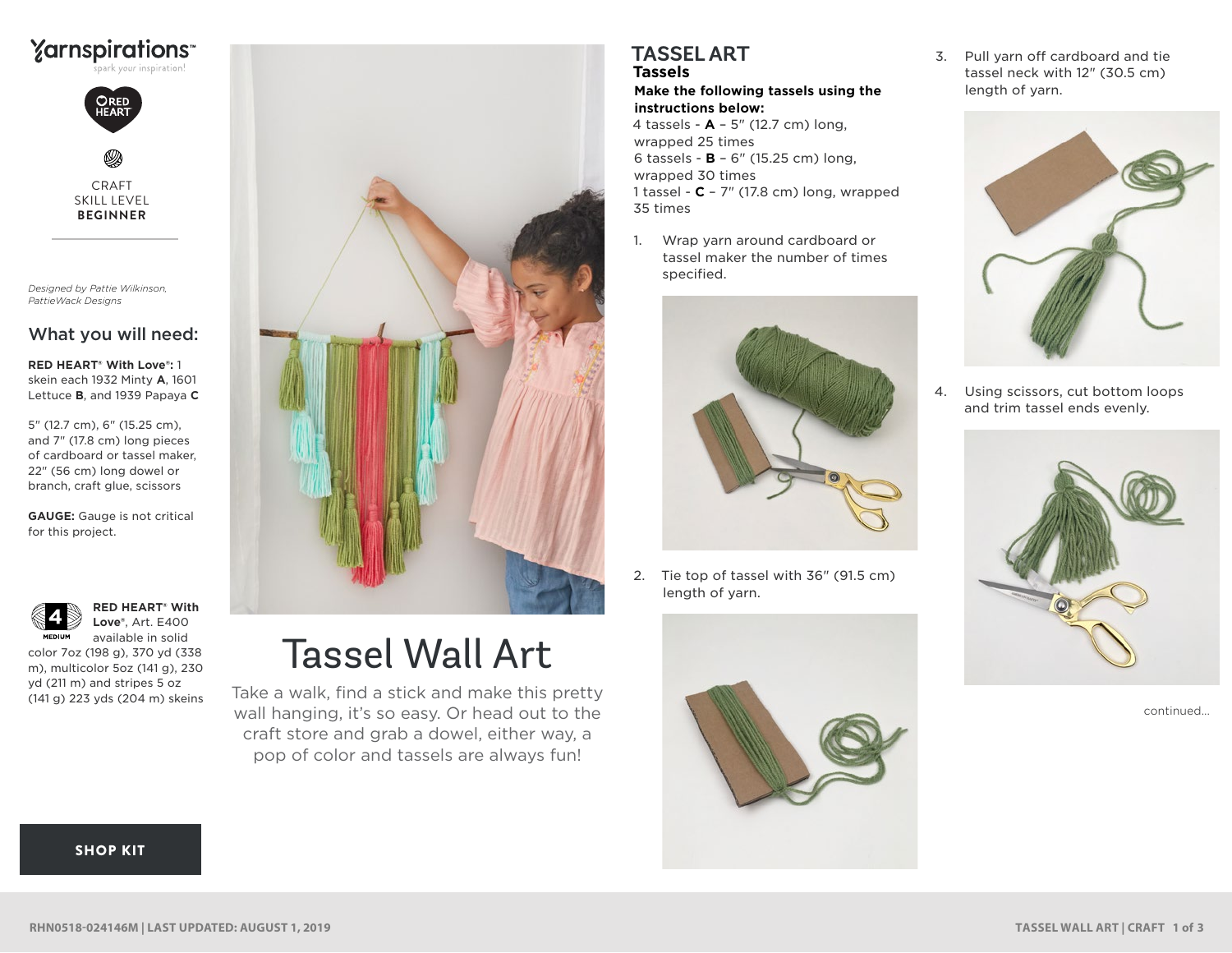



5. To bind tassel neck, place loop of yarn at neck of tassel (as shown).



6. Wrap yarn around neck of tassel 10 times to bind, then insert end of yarn through loop.



7. Pull both ends of yarn until loop is hidden in neck of tassel.



8. Trim top end of binding yarn.



9. Trim bottom end of binding yarn.





10. Lay aside tassels.

#### **Assemble**

- 1. For fringe, cut 36" (91.5 cm) lengths of yarn in the following:
	- a. 24 lengths of **A**
	- b. 24 lengths of **B**
	- c. 12 lengths of **C**
- 2. Using a lark's head knot, knot and glue 12 lengths of **A** starting 3½" (9 cm) from the left side of branch.





continued...